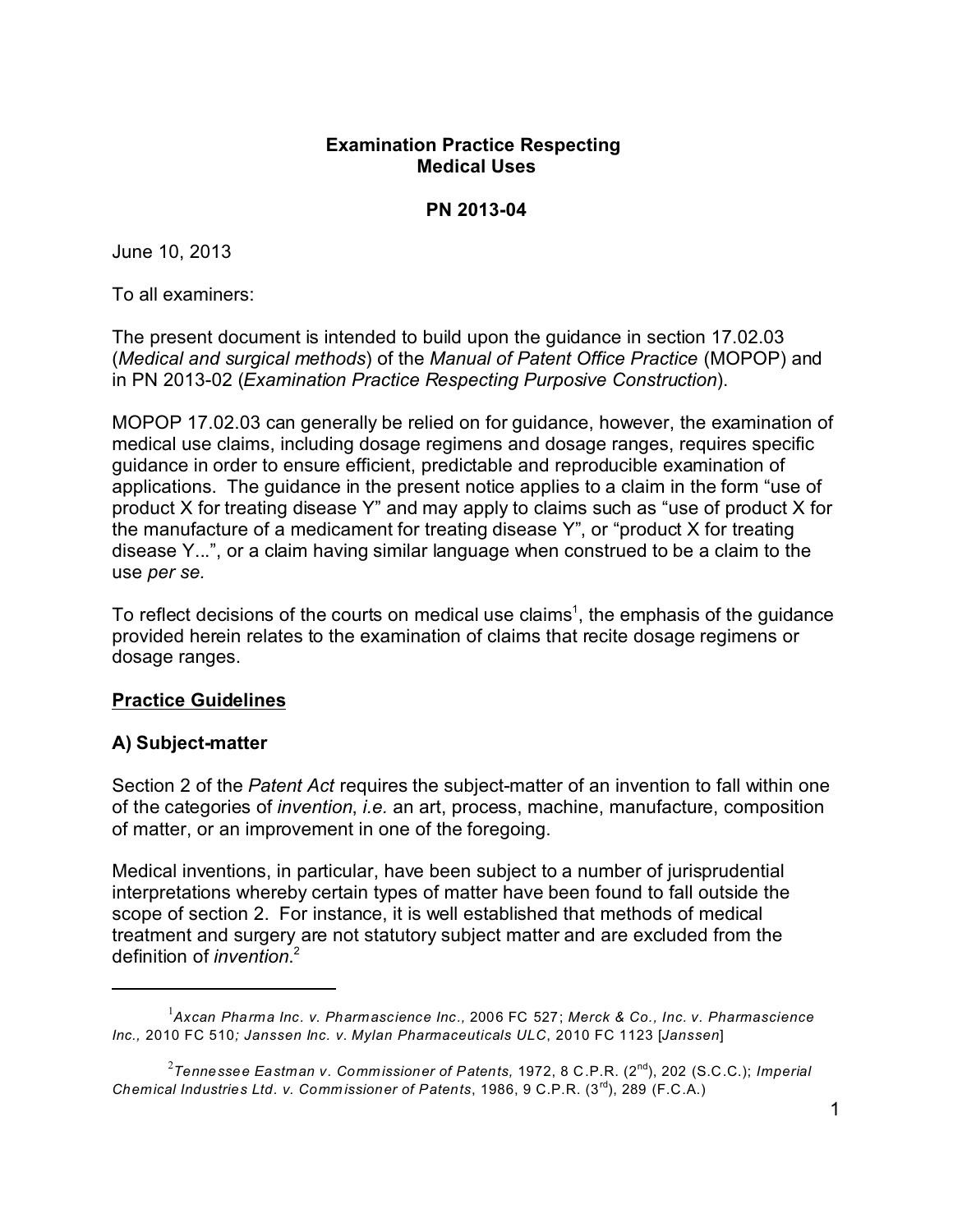Medical use claims, however, are generally permitted as long as they do not equate to medical or surgical methods (*e.g.* do not include an active treatment or surgical step) and they satisfy all other requirements of patentability. The Federal Court has concluded, however, that inventions preventing physicians from exercising their skill and judgment in using a known compound for an established purpose effectively cover a method of medical treatment.<sup>3</sup>

In order to determine whether the subject-matter of a claim is statutory, examiners must take into account the guidance outlined in Patent Notice on *Practice Guidance Following the Amazon FCA Decision* [March 2013], which provides that an assessment for section 2 compliance should be based on the essential elements of the claim as determined by a purposive construction (see part B below).

The importance of a purposive construction approach is highlighted when assessing the patentability of claims that recite a dosage regimen or dosage range since the mere recitation of either of these does not necessarily mean the claim is non-statutory. If, however, it is determined after a purposive construction that a dosage regimen or dosage range is an essential element of a claim encompassing the use of a known compound in an established treatment, then the claim covers a method of medical treatment, and thus, is not compliant with section 2 of the *Patent Act*.

Where an essential element only serves to instruct a medical professional "how" to treat a patient,<sup>4</sup> rather than "what" to use to treat the patient, this will lead to the conclusion that the claimed use encompasses a method of medical treatment.

Therefore, essential elements that point to a limitation of a physician's professional skill or judgment include those that provide details of a dosing schedule, those that represent a range of potential dosages that a patient may receive (as distinct from a range of dosages forms), and those that narrow treatment to a patient sub-population (rather than bring treatment to a new population) or administration site.

# **B) Claim analysis**

PN 2013-02 (*Examination Practice Respecting Purposive Construction*) mandates the use of purposive construction in place of other approaches to claim analysis.<sup>5</sup>

To perform a purposive construction, an examiner identifies the problem the inventors

 $^5$ In particular, the "contribution approach" set out in MOPOP Chapter 13 is not to be used.

<sup>3</sup> *Janssen* at paragraphs 51-53

<sup>4</sup> *Apotex Inc. v. Wellcome Foundation Ltd.,* 2002 SCC 77 at paragraph 50 suggests that the "how" and "when" amounts to professional medical skill: "...How and when, if at all, AZT is employed is left to the professional skill and judgment of the m edical profession."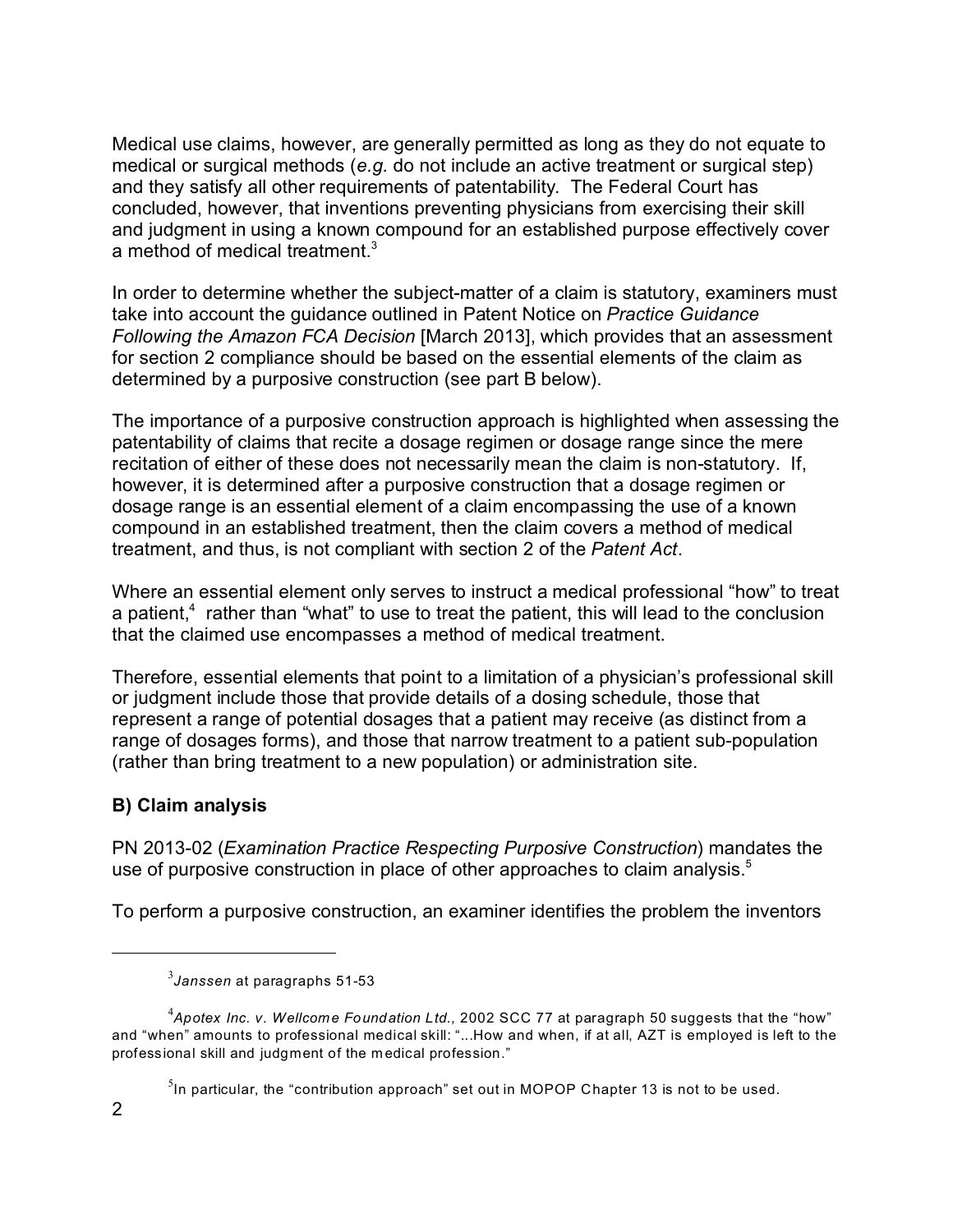set out to address and the solution disclosed. This exercise generally must be performed considering the specification as a whole recognizing that the description guides the identification of the problem and solution.

While an applicant is entitled to claim less than the entire invention if so desired, $^6$  a proper identification of the actual invention, grounded in a purposive construction of the claims, is nevertheless necessary in order to assess whether the claim is patentable.

### *Identifying the problem and solution*

The identification of the *problem* faced by the inventors is guided by the examiner's understanding of the common general knowledge in the art and by the teachings of the description.

The *solution* is the element or set of elements essential to the successful resolution of the problem. Depending on what was disclosed in the description and what was commonly known in the art, the solution could be, for example, a new compound or new use of a compound; or it could be an improvement (*e.g.* refinement) of a known use.

It must be borne in mind that the applicant is not required to explicitly state the problem and solution as long as the description allows for their understanding (see paragraph 80(1)(*d*) of the *Patent Rules*). Where the applicant is explicit as to the nature of the problem, examination should generally proceed accordingly unless doing so would be unreasonable on an informed reading of the application in light of the common general knowledge.

In identifying the problem faced by the inventors, the examiner will consider what the inventors state about the background of the invention, their objectives ("objects of the invention"), any specific problems, needs, limitations or disadvantages known in the art or discovered by the inventors, etc.

For medical inventions, the problem faced by the inventor may relate to "what" to use for treatment. Generally the solution to such a problem will be provided by an element or set of elements in a claim that embody a treatment tool. This tool may include a compound, composition, formulation, or a dosage unit form.

Alternatively, where the emphasis is not on "what" to use but instead relates to "how" to administer or refine a treatment, the solution (as embodied by the essential elements of the claim) will likely place a limit on the professional skill or judgment of a physician. An emphasis on "how" (as distinct from "what") may include details of when or where a treatment is to be administered or who is to receive a treatment.

 $^6$ For example, an applicant may choose to limit the scope of a claim by adding a dosage range to a claim covering a "new use" of a product.